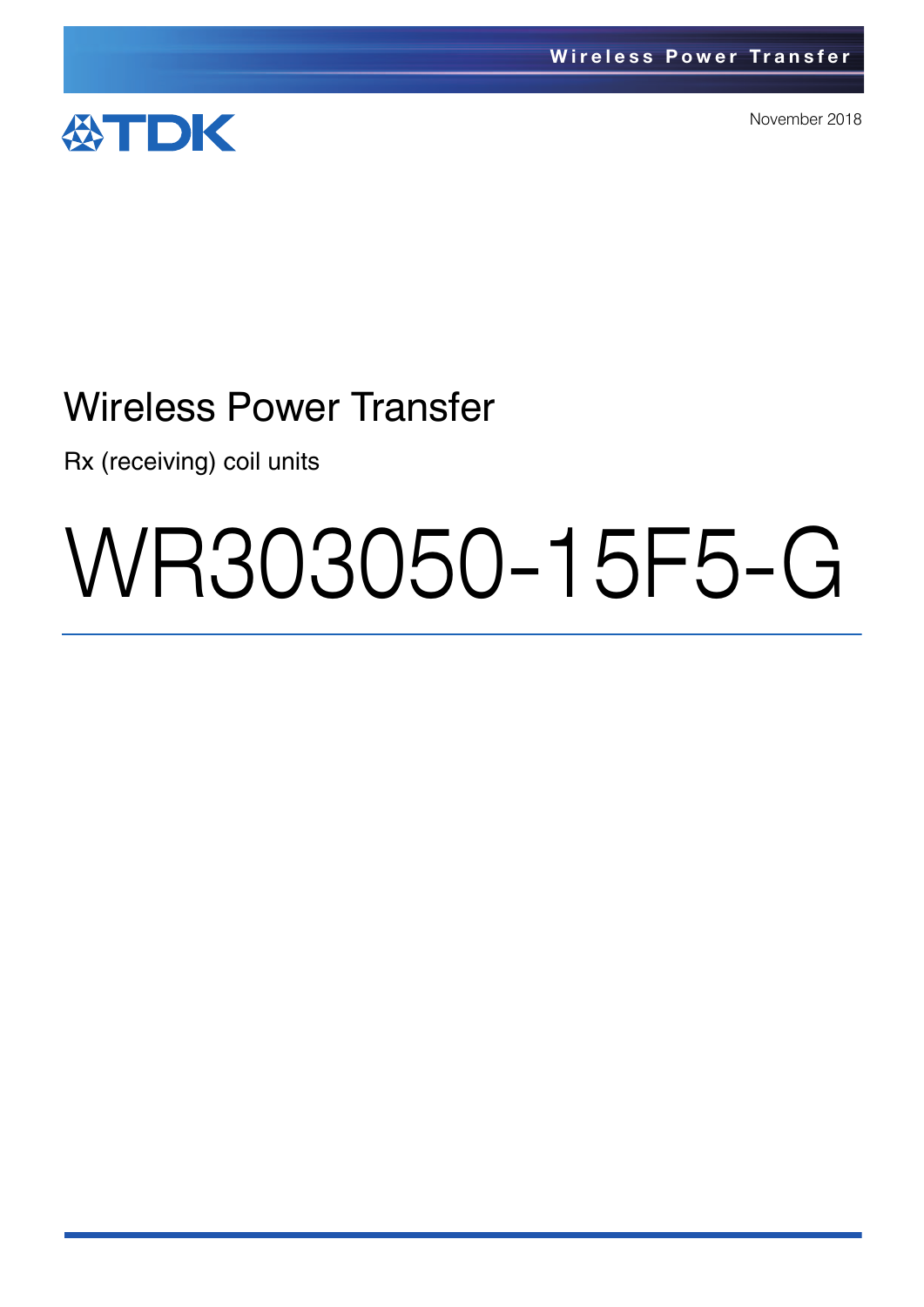## **Wireless Power Transfer**

#### 公TDK

**Product compatible with RoHS directive Halogen-free**

Rx (receiving) coil units

# **Overview of WR303050-15F5-G**

#### **FEATURES**

- ◯ Receiving coils for Wireless Power Transfer.
- $\bigcirc$  Pre cracked ferrite is available for durable construction.
- Variety of thickness : from 0.50mm to 1.12mm.
- ◯ Flexible sheet type is available.
- O Custom design is available based on each design requirements.

#### **APPLICATION**

Smartphones, cellular phones, handheld mobile terminals, and DSCs

#### **SHAPE & DIMENSIONS**





#### **ELECTRICAL CHARACTERISTICS**

#### **CHARACTERISTICS SPECIFICATION TABLES**

| L x W dimensions | <b>Thickness</b> | Efficiency*        | Inductance<br>[100kHz, 1Vrms] | <b>DC</b> resistance<br>$[25^{\circ}C]$ | Part No.        |
|------------------|------------------|--------------------|-------------------------------|-----------------------------------------|-----------------|
| (mm)             | (mm)max.         | $\frac{9}{6}$ ref. | $(\mu H)$                     | $(\Omega)$ max.                         |                 |
| 30.0x29.6        | 0.92             | 66                 | 12.3                          | 0.41                                    | WR303050-15F5-G |

Contact us for more information.

#### **IC REFERENCE INFORMATION**

| IC                                                                                                                                             | Manufacturer<br><sup>.</sup> material name | <b>Web</b> |
|------------------------------------------------------------------------------------------------------------------------------------------------|--------------------------------------------|------------|
| Please<br>contact us.<br><u> 1980 - An t-Albany a Carl Maria a Carl Maria a Carl Maria a Carl Maria a Carl Maria a Carl Maria a Carl Maria</u> |                                            |            |

RoHS Directive Compliant Product: See the following for more details.https://product.tdk.com/info/en/environment/rohs/index.html Halogen-free: Indicates that Cl content is less than 900ppm, Br content is less than 900ppm, and that the total Cl and Br content is less than 1500ppm.

A Please be sure to request delivery specifications that provide further details on the features and specifications of the products for proper and safe use. Please note that the contents may change without any prior notice due to reasons such as upgrading.